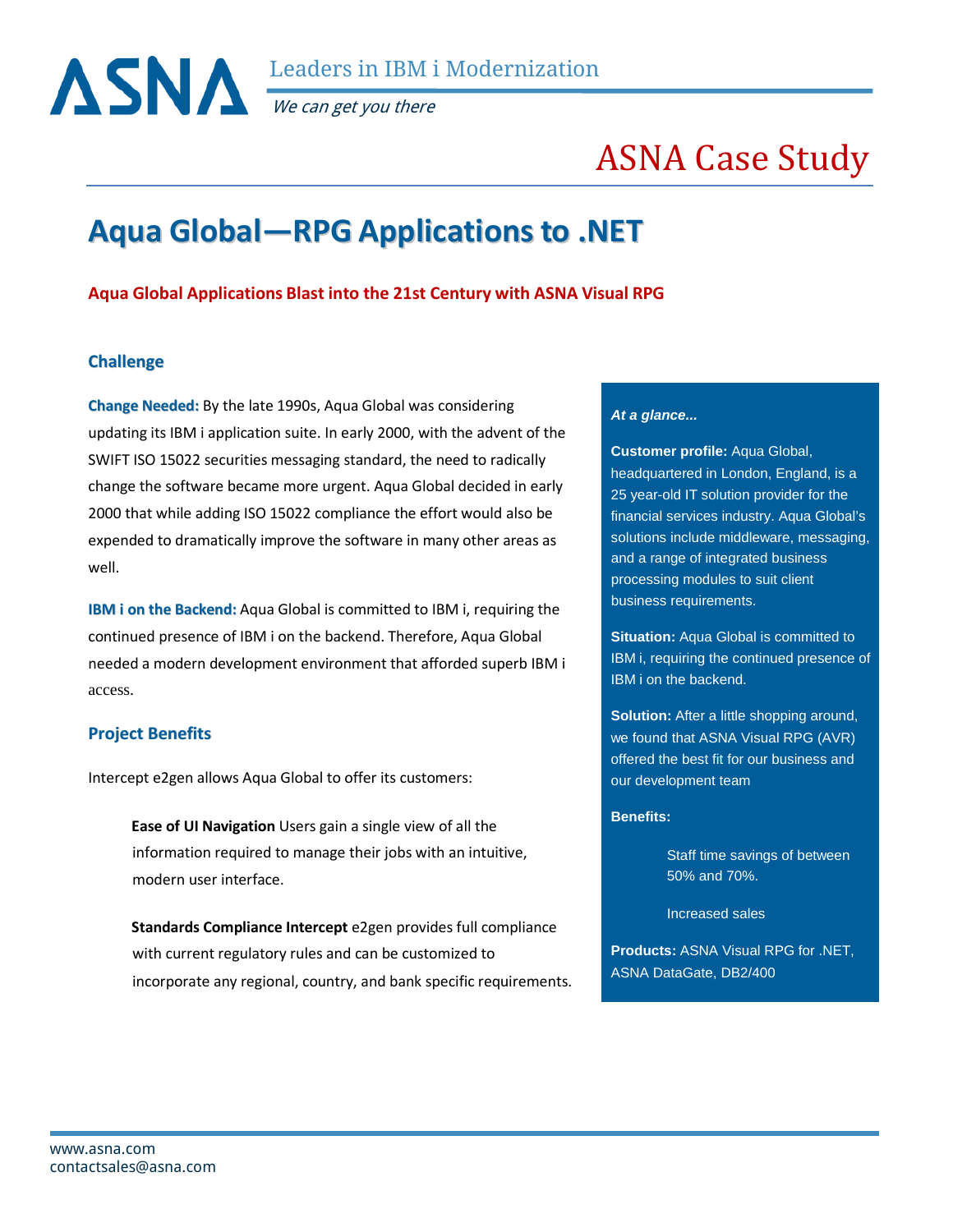# Leaders in IBM i Modernization We can get you there

 **Improved STP Throughput** Using Intercept e2gen, Aqua Global customers achieve up to (and often beyond) a 95% Straight-Through-Processing (STP) throughput rate for Payment, Treasury, and Securities processing. e2gen users now only need to manage any processing exceptions. Time savings are significant, with Aqua Global clients reporting staff time savings of between 50% and 70%.

 **Customizable Rules-based Engine** Intercept e2gen supports industry standard message interfaces and generally doesn't need significant levels customization. For example, it has SWIFT, SEPA, RTGS, and Local Clearing capabilities built in. Its rules-based messaging engine works with many other formats (including

LCH/ACH variations, proprietary file formats, and even spreadsheets).

By virtually eliminating the error-prone tasks of manually processing financial transactions, Aqua Global with Intercept e2gen is able to offer its customers substantial added value. The product ensures data integrity, rules compliance, and all but eliminates overall financial message management risk.

*"We needed to extend the power and reach of our software. We are committed to IBM i and needed a modern development environment that afforded superb IBM i access. After a little shopping around, we found that ASNA Visual RPG (AVR) offered the best fit for our business and our development team."*

Peter Truckle, Sales Manager at Aqua

# **ASNA Solution**

**AVR and DataGate:** ASNA Visual RPG (AVR) is a Windows-based development system that uses ASNA DataGate for its connectivity to IBM i. DataGate offers superb performance and security, which is essential for financial applications. With AVR, developers can produce Windows or browser-based applications that run natively on Windows (with all of the expected graphical user interface elements) and provide excellent communication with IBM i.

**Introducing Intercept e2gen:** To better serve its customers needs, Aqua Global used ASNA Visual RPG (AVR), with its ASNA DataGate IBM i connectivity, to write Intercept e2gen, a new generation of Aqua Global applications. Intercept e2gen enables Aqua Global customers to dramatically improve process workflow, reduce costs, and increase transaction processing reliability and competitiveness.